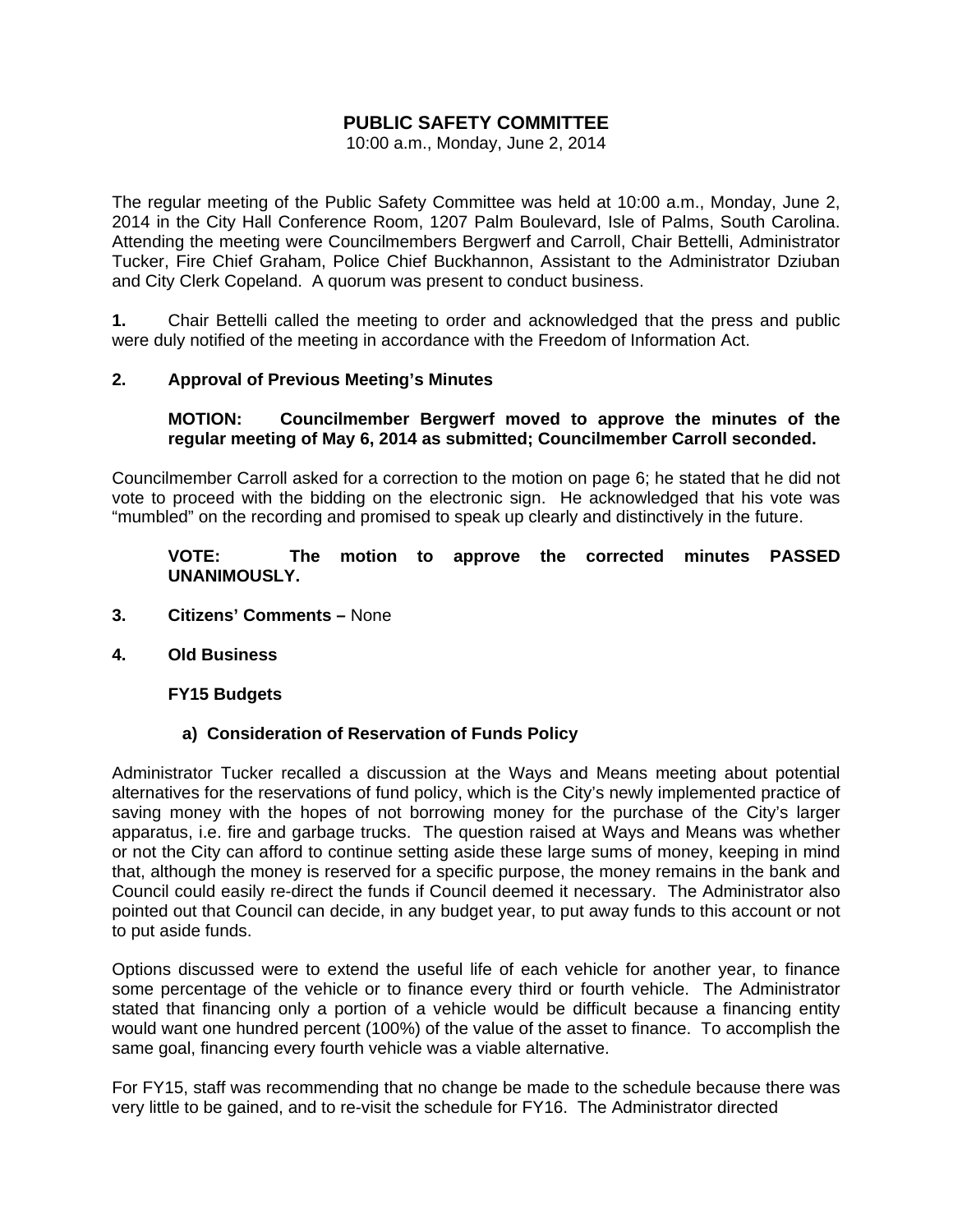attention to the Reservation of Funds schedule, included in meeting packets, that indicates that the payments will be reduced dramatically after FY20 and become more stable year over year.

Both Councilmembers Bergwerf and Carroll voice agreement that the policy to avoid debt was a good one, but Councilmember Carroll commented that the first years are going to be painful ones as the schedule indicates that large sums of money need to be added to the reserve. In addition, he expressed the opinion that, every year the life of a vehicle can be extended, the City saves money in the reserve.

Councilmember Bergwerf agreed that to get another year's use of a vehicle is a good thing, but there are also going to be those situations when a vehicle has to be replaced before reaching its expected useful life. Therefore, the City cannot rely on extending the life of vehicles.

Chief Graham stated that extending the useful life is a very important issue for both the Fire and Public Works Departments because bringing vehicles into compliance with changes by the EPA or NFPA regulations may outweigh the money saved by deferring another year. As an example, the Chief explained that, if the City had not acted early, the 2009 truck would have cost the City approximately thirty thousand dollars (\$30,000) more.

Chair Bettelli stated that the City looks to the longest useful life of a vehicle before replacing it; each year as the budget process begins and capital expenditures roll forward, each vehicle scheduled for replacement is assessed to determine the vehicle's condition before confirming the need to replace it.

## **b) Traffic Counters**

Chief Buckhannon reported that the City continues to wait on SCDOT to issue the permit, but he also reported that the existing counters are working. Since it appears that the counters will not be installed before July 1, approximately ten thousand five hundred dollars (\$10,500) needs to be budgeted for FY15.

### **MOTION: Councilmember Bergwerf moved to budget approximately \$10,500 for traffic counters in the FY15 budget; Councilmember Carroll seconded.**

Assistant Dziuban noted that the traffic counters were not in the FY14 budget, but were an approved out-of-budget expenditure.

## **VOTE: The motion PASSED UNANIMOUSLY.**

## **c) Digital Signs**

Assistant Dziuban displayed a couple of enlarged photographs of the sign at the College of Charleston (C of C) that was created by the company that was low bidder for the IOP signs.

Assistant Dziuban explained that staff continues to be uncertain about the direction the City wants to take on the message boards.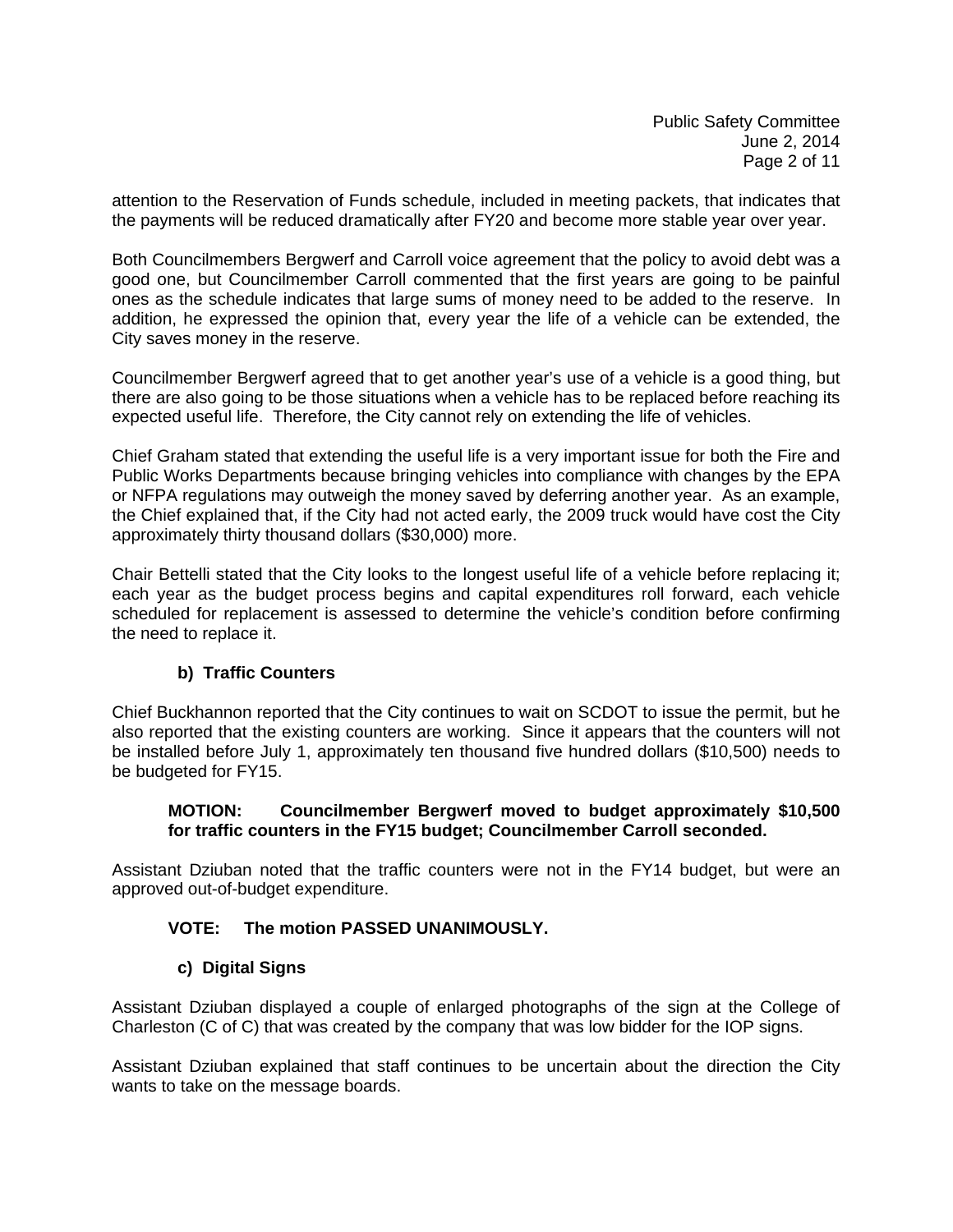Chair Bettelli stated that he understood from the Council meeting that the City's signs would be clearer than the C of C sign because the LEDs will be closer together.

Based on the discussion at the last Council meeting, Councilmember Carroll stated that the City had a thirty-day (30-day) window to research the electronic boards, and he queried Assistant Dziuban if these photos were the research. Councilmember Bergwerf and Chair Bettelli stated that the man who spoke at Council from St. Clair Signs had agreed to bring his demonstration model to the island for people to get a clearer picture of the signs being proposed.

Responding to Councilmember Bergwerf's question, Assistant Dziuban said that she would contact the vendor today to get a date for the demonstration sign to be on the island.

Chair Bettelli suggested that a message be posted on the existing signs that citizens can see the sign first hand.

Councilmember Carroll said that he would like a scrolling message to appear on the demonstration model asking for citizens' input on the sign. The Councilmember indicated that the comments he is receiving are predominately negative.

Councilmember Bergwerf reported that the people she has spoken to who are not in favor of an electronic board believe that the new sign is going to be flashing and obtrusive.

Councilmember Carroll remembered from the Council meeting that the people who are against the sign are the most vocal; therefore, he would like to seek and hear more public comments by putting on the demo "What do you think?"

Councilmember Bergwerf agreed to putting a message on the existing message boards the day before notifying residents that they could see an example of what is proposed the following day. If the demo is not equal to what is proposed, the Councilmember said that there was no point to bringing the demo onto the island**.** 

Director Page reported that, when the Rec Department did its initial research, one (1) of the vendors did bring a demo model to the island, but she does not know if this is the same vendor that was the low bidder. The demo she saw was on a trailer and is larger than what is proposed, and, due to its size, it could not be located in front of the existing board. The primary difference this sign will show in comparison to the existing signs is that the letters will look different.

Director Page reported that she initiated the discussions on an electronic board; the existing signs are in very poor condition. When the Director called for an estimate of the cost to repair the boards, she learned that it would be very expense; she then sought estimates on replacing the sign in-kind and found that it would be as expensive to replace them as to repair them. In this process, she thought of the wayfinding sign initiative with Stantec and realized that new message boards should be in that motif. The staff at the Recreation Department decided that there was a better way to communicate with residents than to manually change the boards; she noted that this process is not only aggravating, but cold, wet, and, at times, difficult to change when notifications come at the end of the day when her staff has left for the day. Since the City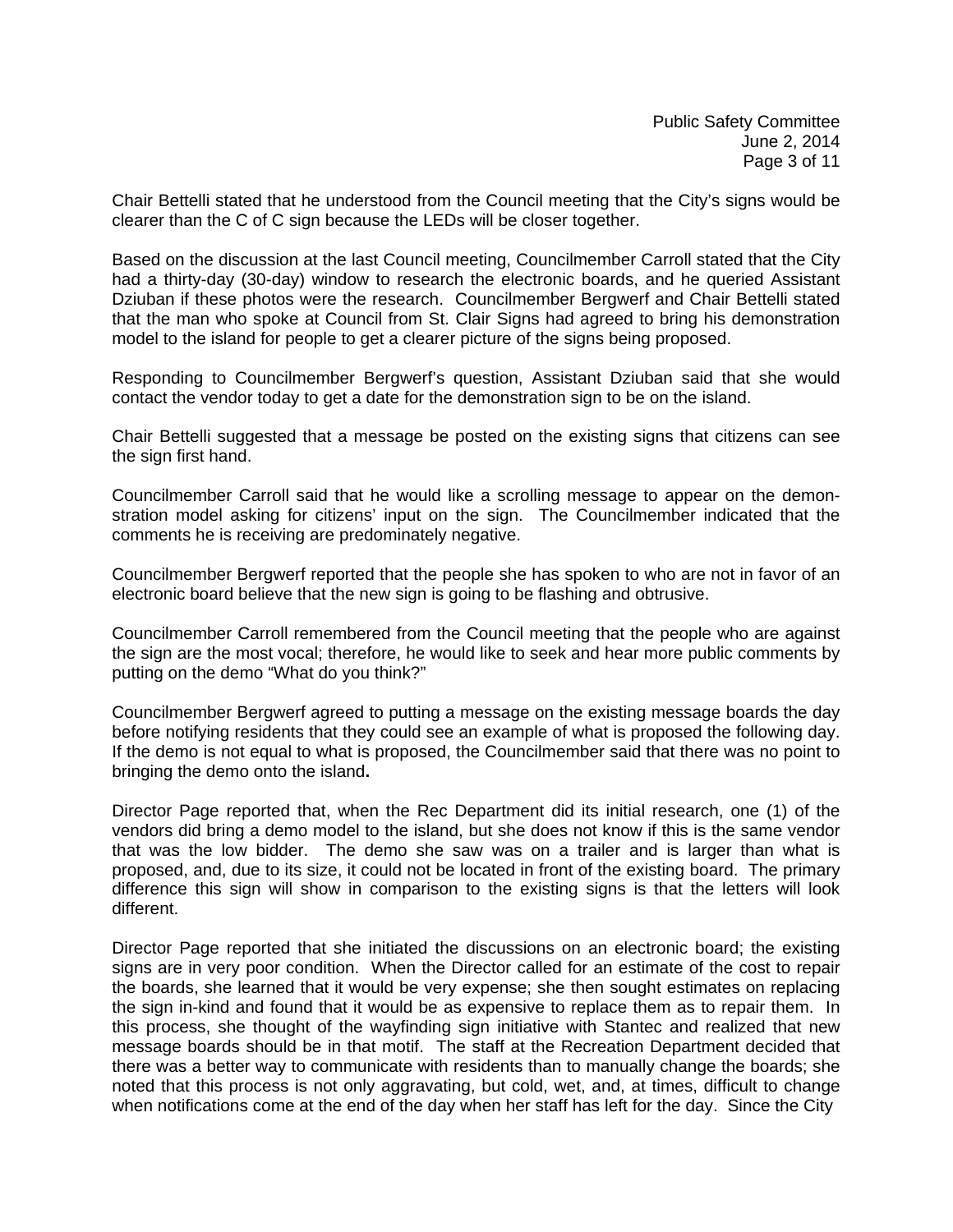has made strides to move into the electronic age with website, the intranet and the newsletters, it seemed only reasonable to exercise those capabilities to update the message boards. The Director noted that, when there are rip currents, it is important to get that message to residents and visitors alike; she added that she has gotten red letters just for posting such an alert. If the process is to remain manual, new lettering must be ordered, and the letters are quite expensive. Director Page voiced the opinion that the only difference people will see is that the letters look different; she stated that there was no intention to scroll messages or to have graphics – to keep what is there now with the ease of updating remotely. In the end, Director Page's goal was to be more efficient; she added that she believes it will enhance the island not make it tacky.

Administrator Tucker added that another goal was to keep the look as close to what is there now as possible and to make a more efficient use of staff time.

Director Page commented that inviting people to see the board that the vendor is going to bring will generate more negative feedback because it is going to be on a trailer and look like the roll- up signs similar to the sign as one travels onto Sullivan's Island.

Councilmember Bergwerf related her understanding from the vendor that the sign he will bring has a messaging board that is bigger, the lettering can be whatever size the City wants, but it is going to be the exact same product. She reiterated that, if that is not true, displaying the demo should be cancelled.

The Administrator explained that she would recommend putting it into the FY15 budget so that the funds are there, and it is clear that the project will not be completed in FY14. She reminded the Committee that they are the policy-making body and, therefore, do not have to do it.

## **MOTION: Councilmember Carroll moved to re-budget the digital signs to the FY15 budget; Councilmember Bergwerf seconded and the motion PASSED on a vote of 2 to 1, with Councilmember Carroll casting the dissenting vote.**

Due to Councilmember Bergwerf's concern, Assistant Dziuban stated that she will contact the vendor today to get specific information on the demonstration product he would bring to the island.

Before moving forward to New Business, Assistant Dziuban commented that the Committee needs to discuss one (1) other matter related to the FY15 budget. By way of providing history, the Assistant reported that this matter relates to the FY12 and FY13 budgets; in these two (2) budget years, the City budgeted to transition to a new software for the court system. In the first year the City purchased a windows-based system and eliminate the DOS system for court administration; in the second year, the City budgeted for ticket writers for the Police Department. The ticket writers were to marry up with the court software so that the ticket information would be automatically uploaded to reduce data entry errors and data entry time. The City then issued an RFB for the court software, purchased the new software, installed it and successfully transitioned; it has now been in use for two (2) years. The court staff continues to maintain the old software because it is a database of information. The problem derives from the ticket writer portion; at the end of FY13 the City did not re-budget them to FY14. Because the City wanted the ticket writers, something out of the ordinary occurred, i.e. the City paid for the ticket writers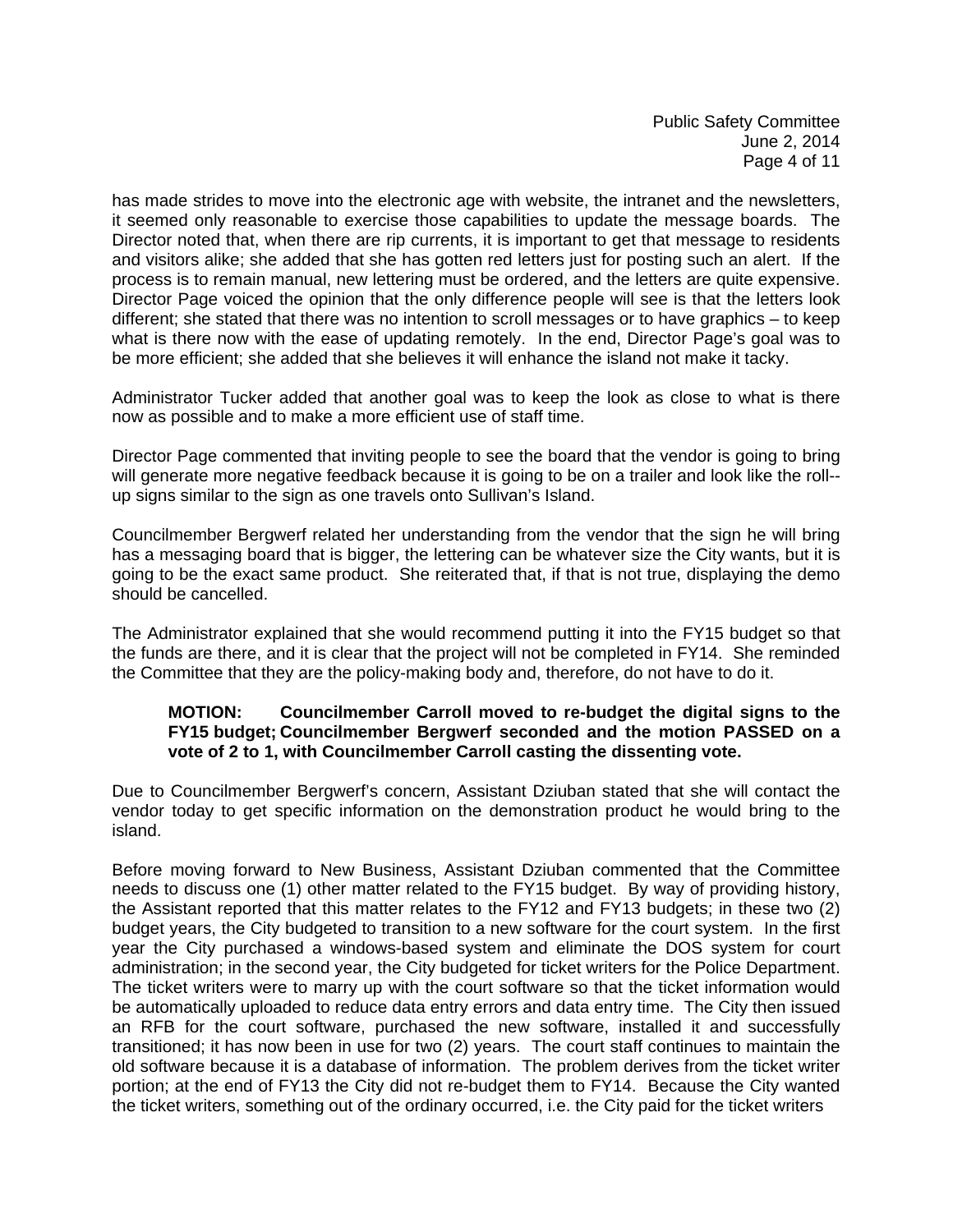with the understanding that the City would have them shortly; unfortunately, the City has not received any ticket writers.

Eleven (11) months have passed and the City does not have ticket writers in its possession. The decision to be made is how to move forward. If the City approaches the vendor that the City is pulling out altogether because the City wants two (2) systems that talk to each other, the vendor might not agree to refund money for a court system that the City has been using for two (2) years; taking this action would also mean that court personnel maintaining three (3) software programs. A second option, which staff prefers, is to keep the court software as it is, to request a refund the seventeen thousand four hundred dollars paid (\$17,400) for ticket writers and to go in a different direction for ticket writers. The down-side to this option is that ticket writers and court software would not marry up the ticket information.

Administrator Tucker noted that the City has never had the benefit of uploading ticket information into the court system, so personnel are accustomed to operating without it.

Councilmember Carroll voiced his opinion that the City should put the onus back on the vendor before considering another vendor.

Councilmember Bergwerf asked what explanations the vendor was providing to account for the delay. Captain Usry reported that she had been assigned the issues related to the ticket writers on January 31, 2013; in the interim she has send the vendor everything they have asked for and repeatedly followed up with them. In the latest email on April 30, 2014, the vendor stated that development and testing have been completed, and they are waiting on the devices for one (1) final round of testing and they would be "good to go." In addition, the vendor stated that the City needed to upgrade the database to the most recent release and they will discuss the timing of all components. As Captain Usry understands the situation, the vendor had not even developed the product when the City went into the program; they have developed and now it is ready, but they do not have the devices. The deal also included five (5) scanners for driver's license scanning; the Captain indicated that she has asked for the scanners because they can be used with the e-collision software that the City uses from the state.

Assistant Dziuban remarked that another option would be to continue to wait on good faith, which could result in, eventually, getting a product that does mesh with the court software as promised.

Captain Usry recalled one (1) email from the vendor that, once the testing is complete, they do not want the City of Isle of Palms to be one of the first users, which came with no explanation.

Captain Usry explained that the vendor had developed a program that worked with an older version of the court software being used now; Hilton Head is using it successfully. The version the IOP court system is using is newer and is not compatible with the older mobile product, which meant starting over and writing a new program in order to bring it up to marry with the newer version of the court software used by the Isle of Palms.

Responding to Councilmember Carroll's question about the cost of the court software, the Administrator replied that she does not remember the specific cost, but knows the reason it was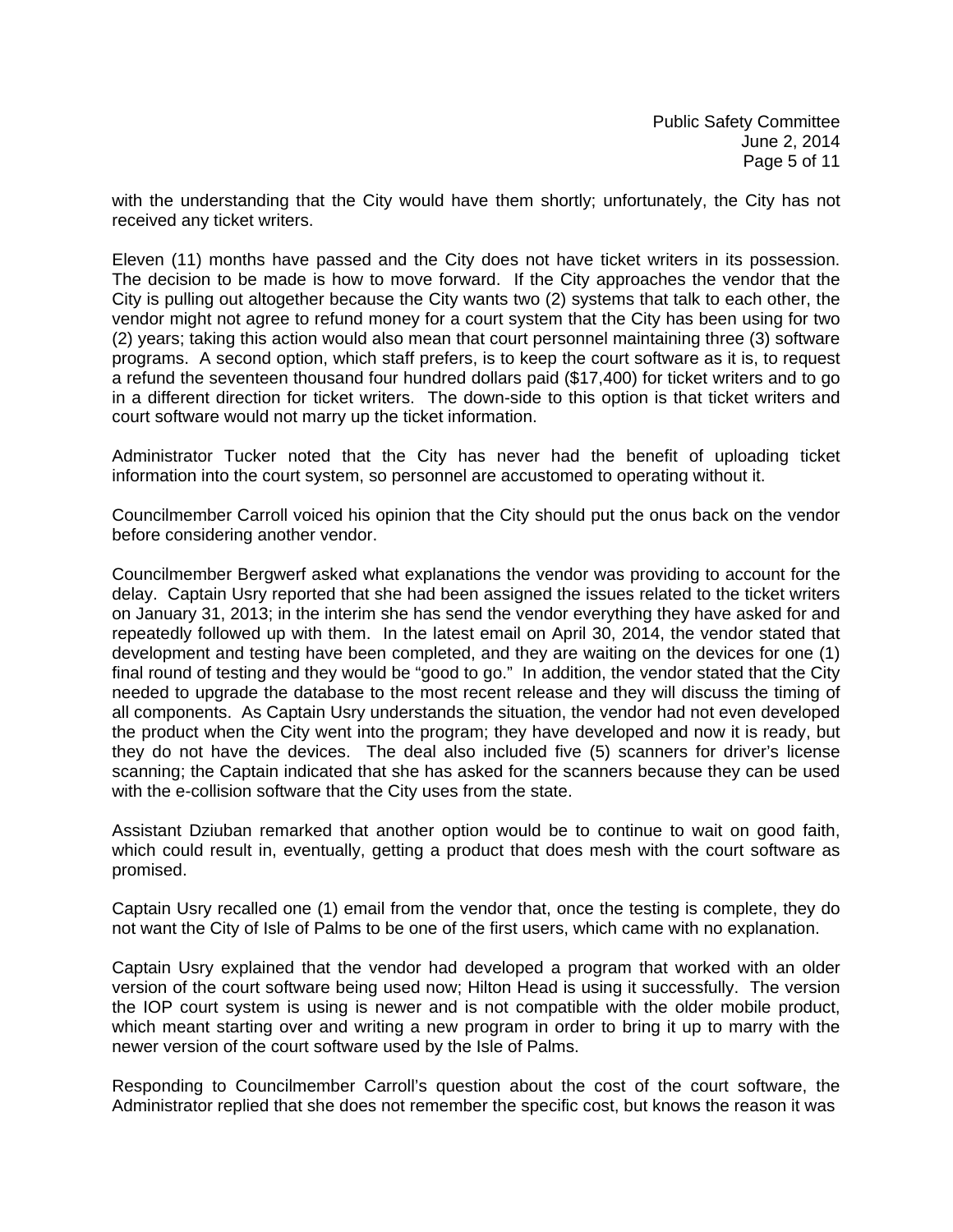spread over two (2) years was because the two (2) product costs were relatively equal. He then asked if it was the City's normal practice to pay upfront; Assistant Dziuban stated that was not the City's practice and this happened as a very unusual circumstance related to the fiscal year closing and the City's having a good relationship with this vendor and wanting to make sure that the fiscal year ended properly since the money had not been re-budgeted.

Chief Buckhannon reiterated that the vendor said they had the product and that it was currently being used, and that is what the City thought it would be getting.

Captain Usry stated that every communication she had with the vendor led her to believe that everything was on track; it was only after digging into the matter that she learned that the product had not been developed.

Chair Bettelli suggested giving the vendor a deadline.

Captain Usry informed the Committee that the state is developing an e-ticket program as well, and they appear to be closer than the vendor. This would be a system that the City could use that would cost nothing; there are other venues the City can go to without a potential cost.

When asked by Councilmember Bergwerf what staff suggests, Assistant Dziuban stated that she had talked with Amy of the court staff and she prefers not to migrate to a third court software database. Administrator Tucker added that Amy would prefer to stay with the product she is using than go to a third product that would communicate.

Assistant Dziuban commented that she had no problem in going back to the vendor with a deadline, but one (1) factor the Committee should consider is that, if the Committee decides to go with another vendor, no money has been earmarked in the FY15 budget. The City may get its money back, but the budget document makes no provision for this outcome.

When asked how many ticket writers the contract included, Chief Buckhannon replied that the City was to get five (5) user licenses, plus driver's license scanners.

Administrator Tucker suggested that the vendor speak to this Committee, believing that they will either provide the product or agree to refund the City its money. If they come, the information will be on the record should the City decide to file a claim against them. The Committee unanimously agreed to follow that path, and the vendor will be invited to attend the next meeting.

The Administrator stated that a placeholder should go into the FY15 budget for ticket writer devices and software; if the issue is settled now, the money would not be used, but, if needed, funds are available.

#### **MOTION: Councilmember Bergwerf moved to add up to \$18,000 in the FY15 budget; Councilmember Carroll seconded and the motion PASSED UNANIMOUSLY.**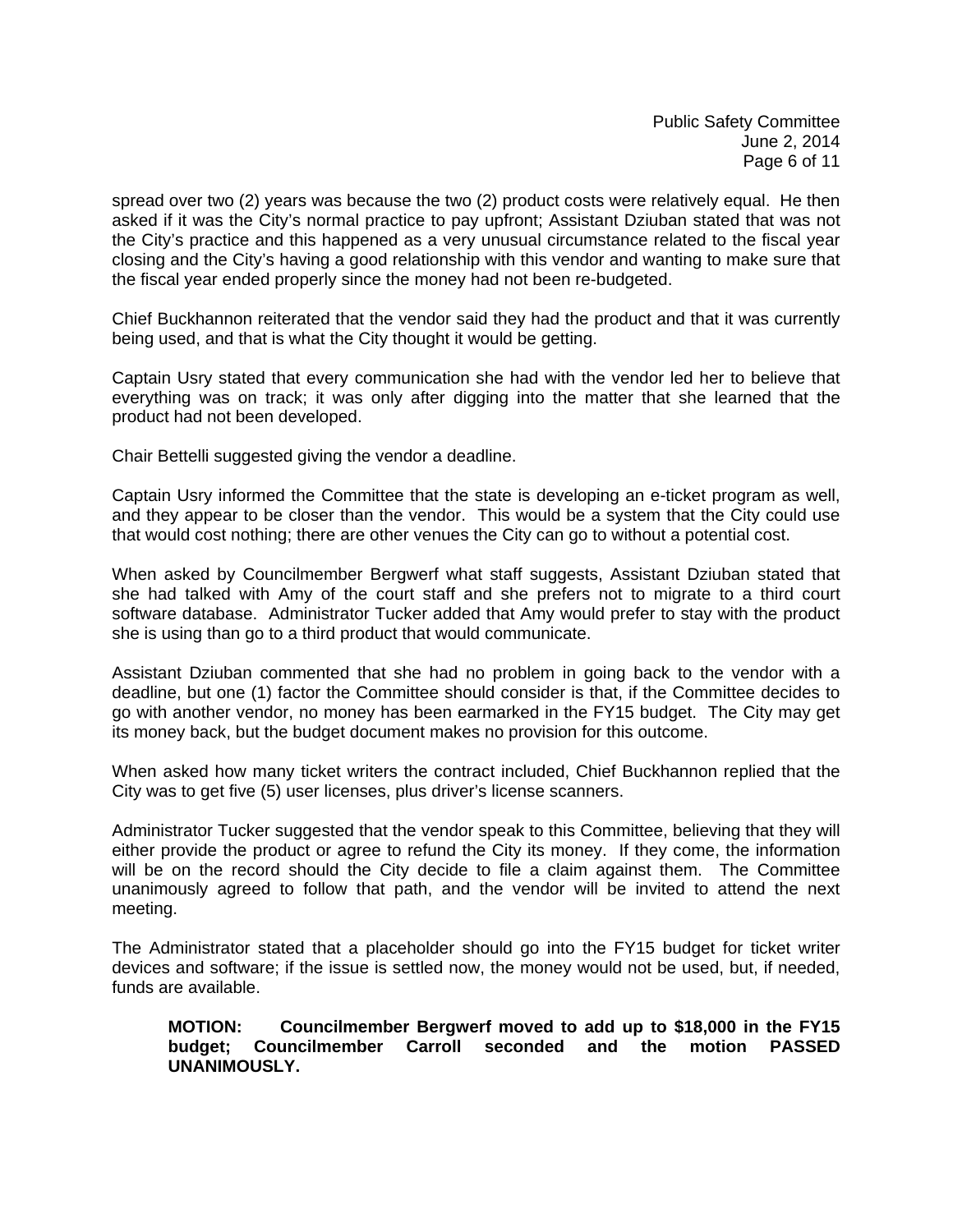### **5. New Business**

## **A. Consideration of Amendment to Animal Control Ordinance to Prohibit the Tethering of Dogs**

Administrator Tucker commented that this item is from Councilmember Ward, and staff wants to ensure that a consensus of the Committee and Council before assigning an ordinance change to Attorney Halversen. The Administrator stated that she had reached out to other local governments in South Carolina to see what they had in their animal control ordinances relative to tethering dogs; she noted that she was surprised by the number that have provisions in their code that prohibit the tethering of dogs. The section reads as follows:

• No person shall not tether, fasten, chain, tie or restrain a dog or cause the dog to be tethered, fastened, chained, tied or restrained to a house, tree, fence or any stationary object.

According to the Administrator, nearly all of the codes she received had language similar to that in order to prohibit the cruel circumstance where the dog is tethered in a yard or elsewhere with no appropriate food, water or shelter. The Administrator explained that Chief Buckhannon might argue that such as circumstance could be enforced under the provision in the City's code "Ill Treatment of Animals;" therefore, a change to the code is unnecessary. At this time, the City's code is silent about whether tethering is allowed or disallowed as a means of containing a dog.

While internet surfing, Chair Bettelli stated that the only articles he read in favor of tethering were from companies that manufacture tethers; he found a few codes that allow limited tethering.

Councilmember Carroll reported receiving an email concerning dragging dogs behind golf carts.

Chief Buckhannon stated that, if the City wants to specifically do away with dogs being chained up in someone's backyard, the City would need to expand the existing code, stated that there are situations when a dog might be tethered and have sufficient food, water and shelter.

Chair Bettelli suggested that the Chief discuss the issue with the Animal Control Officer relative to enforcement and come back to the Committee with recommendations.

The Chair stated that he thought dogs were being ill-treated by being on the beach in the heat of the day and often with no shelter.

Councilmember Bergwerf asked whether the City has had a dog die because it was tethered in a backyard; Chief Buckhannon responded in the negative. She added that she would prefer to legislate dogs being on the beach in the heat of the day if the City is truly addressing cruelty to animals.

The Chief reported receiving very few calls about tethered dogs in someone's backyard; when they do, an officer investigates the situation to ensure that the dog in question has sufficient food and water and shelter.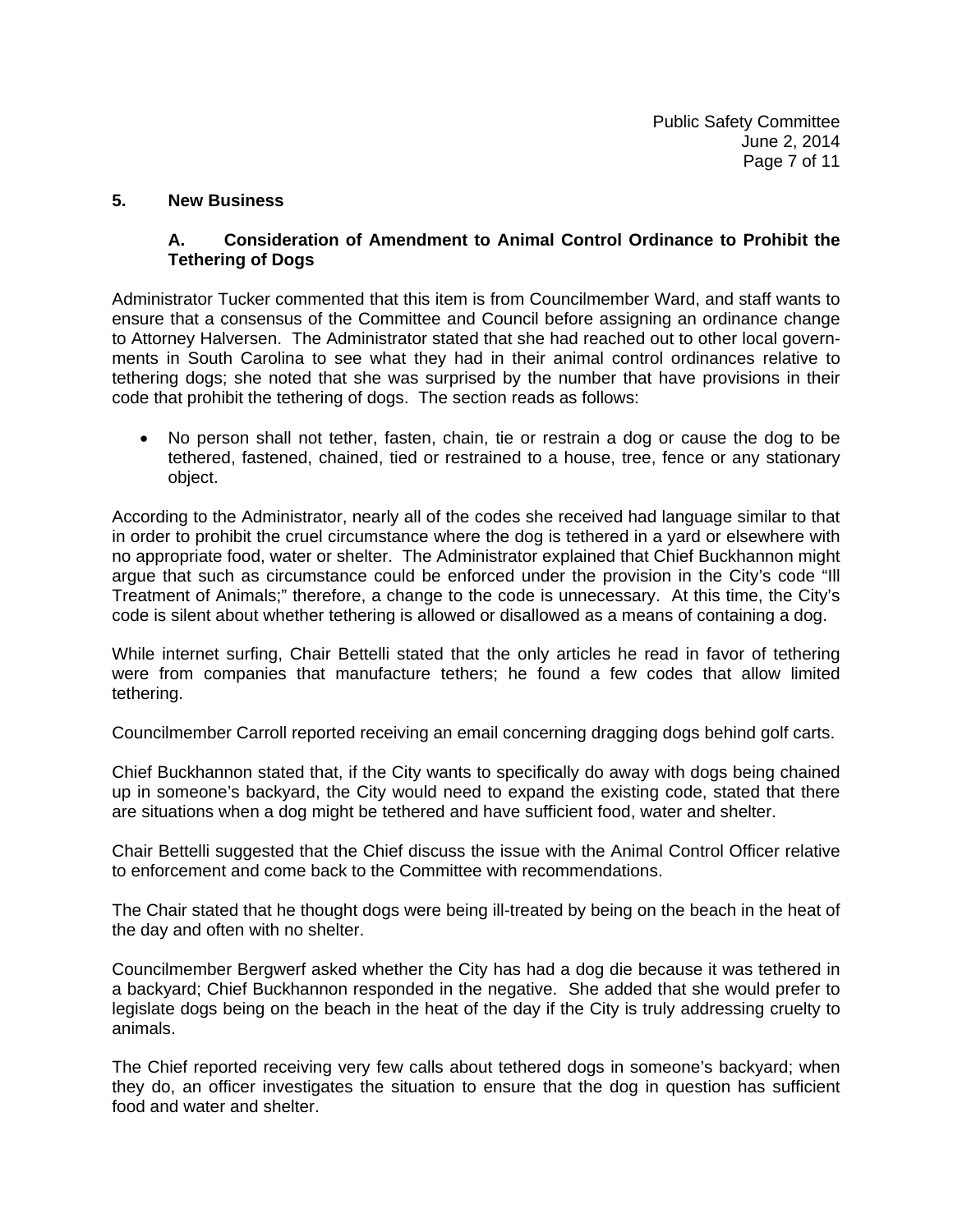Public Safety Committee June 2, 2014 Page 8 of 11

Councilmember Bergwerf indicated that she does not think patrol officers riding the island looking for tethered dogs was a proper use of their time.

Councilmember Carroll voiced his agreement with Chief Buckhannon that this issue is addressed in the current code in broader terms.

Councilmember Bergwerf asked that the City do more public education relative to dogs being on the beach in the hottest part of the day.

### **B. Discussion of Shopping Center Ingress and Egress**

Administrator Tucker acknowledged that, generally, many residents of the island agreed that a change needs to be made to the ingress and egress; she stated that she has reached out to SCDOT and to Charleston County, copying the developer in her emails. The Administrator expressed the opinion that the configuration that exists now is the configuration that meets SCDOT requirements. The developer responded that he had tried to get SCDOT to approve something different, but this was the only one plan approved. SCDOT has not yet responded to the Administrator's communication, and turning left out of the shopping center is quite challenging. The Administrator noted that the configuration of the parking lot was restricted by the developer having to meet NPDES requirements for rainwater runoff, and the extension of the median was a SCDOT requirement.

Councilmember Carroll asked if there have been any wrecks related to the ingress and egress from the shopping center; Chief Buckhannon said that there have been no accidents yet. He noted that there have been several near-misses with people in golf carts on the sidewalk on the shopping center side of Palm Boulevard; the Administrator added what the golf carts were doing is technically illegal. The Chief's plan is to seek permission to place a sign reading NO GOLF CARTS ON SIDEWALK. Administrator Tucker state that she has asked SCDOT to come to the island to observe the problem first-hand.

#### **C. Consideration of a contract to John Deere in the amount of \$26,604.55 for 2 ATVs for the Fire Department, state contract pricing, included in the FY15 budget at \$26,000.**

Administrator Tucker explained that the reason for awarding the contract at this time is to get them ordered so they can be deployed as early as possible in FY15; the purchase will add six hundred four dollars and fifty-five cents (\$604.55) to the FY15 budget. Chief Graham added that the ATVs are at state contract pricing, and her goal is to have them for the July  $4<sup>th</sup>$ weekend.

**MOTION: Councilmember Carroll moved to recommend to Ways and Means Committee to add \$604.55 to the FY15 budget and the award of a contract to John Deere for ATVs for \$26,604.55; Councilmember Bergwerf seconded and the motion PASSED UNANIMOUSLY.**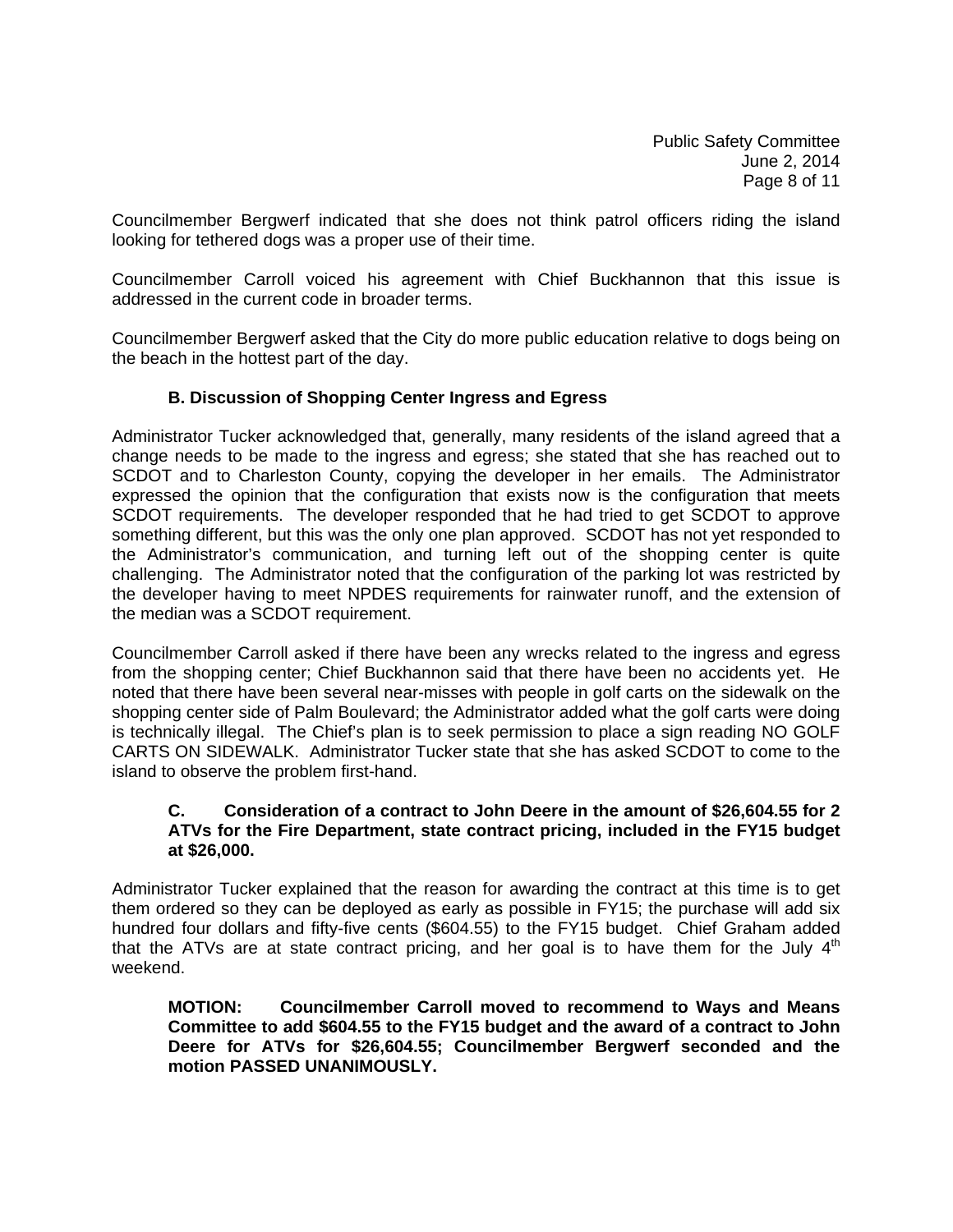### **6. Highlights of Departmental Reports**

#### Fire Department – Chief Graham

Chief Graham reported that personnel responded to one hundred twenty-seven (127) calls; thirty (30) of them were EMS calls. In the first two (2) weeks of May, there were multiple water missions; eighteen (18) people were pulled out of rip currents and, for the month, a total of fortythree (43) were pulled out of rip currents or received other assistance. There also was a drowning. The Chief stated that the Fire Department anticipates a very busy summer. On May  $2^{nd}$ , personnel responded to a call in Wild Dunes reported as a two and a half (2 $\frac{1}{2}$ ) week old baby that had stopped breathing and gone into cardiac arrest; when personnel arrived, the baby was blue and not moving, but Fire Department personnel revived him. Chief Graham thanked Captain Maibach for the organization of the Disaster Expo; attendance was good and the Department received many compliments. The Chief explained that DHEC has a new field-ready app for smart-phones, iPads, etc. that uploads, in real time, photographs or information on any kind of storm damage, severe flooding, etc.; Chief Graham has talked with them about sharing the information with the Emergency Management Division. DHEC is interested in doing training with the Isle of Palms on a pilot project for the app, and Chief Graham has invited the Emergency Management Division to participate.

Chair Bettelli asked that a blurb KNOW WHERE YOU ARE be included in the newsletter with its relevance.

#### Police Department – Chief Buckhannon

Chief Buckhannon distributed a synopsis of activities for the Department. He reported that, on May  $28<sup>th</sup>$ , a Bobcat was stolen; this was the piece of equipment used by Wild Dunes to manage the sandbags on the beach. The Bobcat has not yet been recovered. On May  $31<sup>st</sup>$ , a safe was stolen from Wild Dunes reported to contain more than thirteen thousand dollars (\$13,000) cash; a suspect has been identified, and the detective is working on leads. A "Meet and Greet" was held May 8<sup>th</sup> at 3504 Cameron Boulevard; this meeting was at the request of the residents, and fifteen (15) people attended. The first "Coffee with a Cop" was on May  $24<sup>th</sup>$  at Joe's to Go; officers met with approximately thirty (30) residents and visitors; the meeting lasted about two (2) hours.

When asked about Memorial Day, the Chief said that the traffic was not too bad; while there were some traffic backups, the traffic did continue to flow. The Chief then distributed printouts from the traffic counter that tracks traffic coming and going via the Connector; the report shades the highest volume in the morning and in the afternoon and the times that they occurred.

Chair Bettelli asked whether the light at Rifle Range Road and the Connector has been adjusted for the summer traffic on and off the island; Chief Buckhannon stated that it does appear to have been modified.

Responding to Councilmember Carroll's question, Chief Buckhannon replied that two (2) business owners, Sherri Johnson and Joe Petro, attended the "Coffee with a Cop" and they discussed their concerns with the officers.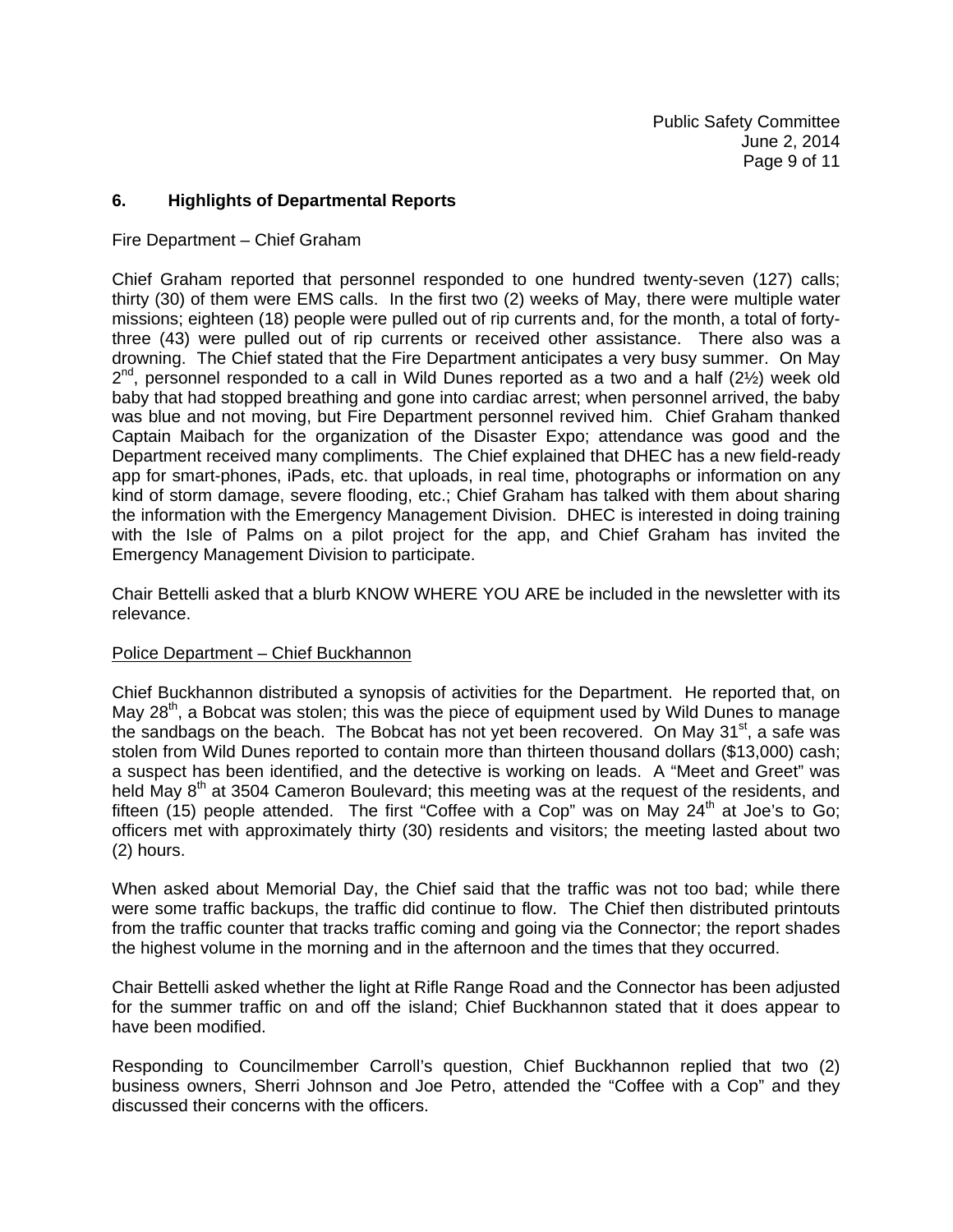Councilmember Bergwerf commented that, when the Police Department is most challenged with traffic, is also a time when they are challenged with parking violations; she asked Chief Buckhannon how that conflict was going to be resolved. She added that, when the City goes to a parking permit system, parking violations are going to escalate dramatically. The Councilmember also asked whether the BSOs were writing tickets or involved with other tasks.

Chief Buckhannon responded that, during the peak timeframes, the BSOs are busy because police personnel are so stretched with directing traffic; the Chief stated that he deploys five (5) people to the Front Beach to direct traffic for several hours.

Councilmember Bergwerf stated that she understands the problem, but residents who are seeing people illegally parked are getting no response. In her opinion, it is a very real problem and the City must figure out how to get more feet on the ground to handle parking.

Administrator Tucker asked whether having more BSOs would solve the problem or would having them equate to a need for more transportation. The Chief responded that he does not know whether having BSOs would solve the problem; there will simply be times when the Department will not be able to get them all. The Chief said that the County officers brought to the island to assist cannot write City parking tickets. During peak times, Chief Buckhannon said the BSOs dedicated to Front Beach to help keep traffic flowing.

Councilmember Bergwerf summed up the situation as one where the Police Department does not have enough personnel in the beach season.

Administrator Tucker stated that any kind of authority presence on at the beach makes a difference with the way people conduct themselves.

The Chief has observed that the County Park is filling by 11:00 a.m. and the municipal lot is filling by 12:00 p.m. or 12:30 p.m. with all spaces on at the Front Beach occupied. The Chief also reported that he asked Stantec to study the Front Beach traffic patterns when they were here doing field work on Memorial Day weekend.

Councilmember Bergwerf asked whether the City has hired its full complement of BSO; Chief Buckhannon responded that the City has not hired the full complement at this time because the Department has not received the type of responses it needs to fill the open spots.

Councilmember Bergwerf suggested that the City may need to pay more in order to recruit the caliber of person it wants to hire. Chief Buckhannon commented that he hopes County Council will continue with its grant to the City to offset the costs of part-time deputies and BSOs. The Chief noted that this is not a Charleston County issue, but one (1) that affects the tri-county area; he stated that if the area continues to grow at its current rate, the City will have more people.

Chief Graham reported that, on Mother's Day, there were five (5) wrecks and four (4) water missions in an hour and a half time span. For the Memorial Day weekend, Chief Buckhannon reported ten (10) wrecks on the Connector Bridge; the Charleston County Sheriff's Office assisted IOP personnel.